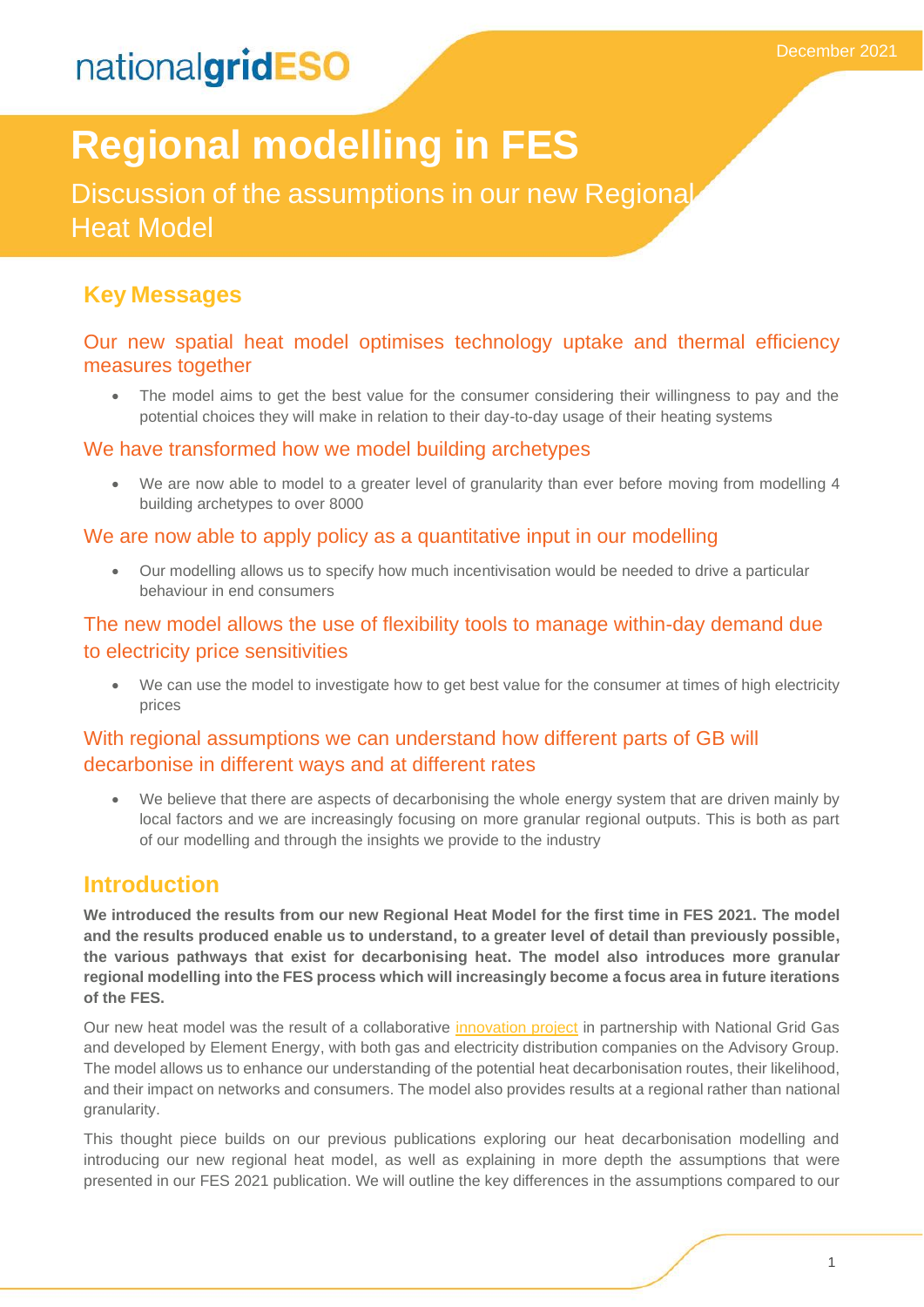former modelling framework to give context on the results presented through our main FES publication and associated data.

We want this to continue the conversation on our modelling and outputs and to get stakeholder input as we further develop our regional assumptions, modelling and outputs both in relation to heat but more broadly across the energy sector. We are specifically interested in your feedback on the assumptions presented here and your feedback will be used to inform our FES 2022 analysis.

## **What assumptions did we use previously and how do these compare to now?**

We introduced the key assumptions for the new spatial heat model in our previous [thought piece](https://www.nationalgrideso.com/document/190471/download) as well as exploring some of these assumptions in our [Consumer View](https://www.nationalgrideso.com/future-energy/future-energy-scenarios/fes-2021/consumer-view) chapter in the FES 2021 publication. We describe these assumptions in more depth below as well as explaining how these compare to the assumptions used previously. We have also outlined how the detailed assumptions for each of the scenarios have changed later in the Appendix.

#### Our new spatial heat model analysis assumptions



**The new spatial heat model optimises technology uptake and thermal efficiency measures together.** The model considers all relevant heating costs. There are two different optimisation methods, one based on minimising the 'levelised cost of ownership' (considering capital and operation costs, selecting the configuration with the lowest combined levelised cost) and one that is consumer choice driven. Our heat decarbonisation analysis is completed using the second optimisation method, focussing on consumer choice (i.e. in line with our "level of societal change" axis). This means we can assess and produce a credible range of potential outcomes for heat decarbonisation in line with our scenario framework. This

optimisation is completed at building level and aims to get the best value for the consumer considering their willingness to pay and the potential choices they will make in relation to their day-to-day usage of their heating systems. The model begins this optimisation with a baseline understanding of future demand for heat and then models the full range of technologies that will meet that demand at minimum cost. This considers availability of particular thermal efficiency measures and matching the technology to different insulation packages which did not feature in our previous modelling method.

The optimisation balances the upfront cost of heating technology, storage system and insulation measures with how much the consumers are spending to meet their heating needs, trading-off between heat demand and fuel price. We have assumed different technology choices and insulation for each building archetype to get the optimal combination to represent the best overall cost to the end consumer. For example, if the building is already well insulated then a smaller heat pump might be the technology of choice in this instance.

**We have transformed how we model building archetypes.** A key modelling difference between our previous modelling and now is the number of building archetypes considered. Our new modelling considers over 8000 different archetypes whilst our previous modelling only considered 4.

**If consumers are engaged and taking proactive steps to reduce demand this can reduce the burden of requiring disruptive insulation measures in their properties**. We have updated our assumptions to consider that consumers will take action if there is enough awareness and encouragement to change behaviour. We assume that this will have a positive impact on reducing the level of heat demand. This could play out in different ways, including consumers being proactive about the level of insulation that they have installed in their homes as well as changing how they heat their homes e.g. not heating certain rooms. Consumers could also turn their thermostat down and choose to turn the heat on less often which, when taken together, could result in a significant overall reduction in demand. We are also exploring how consumer

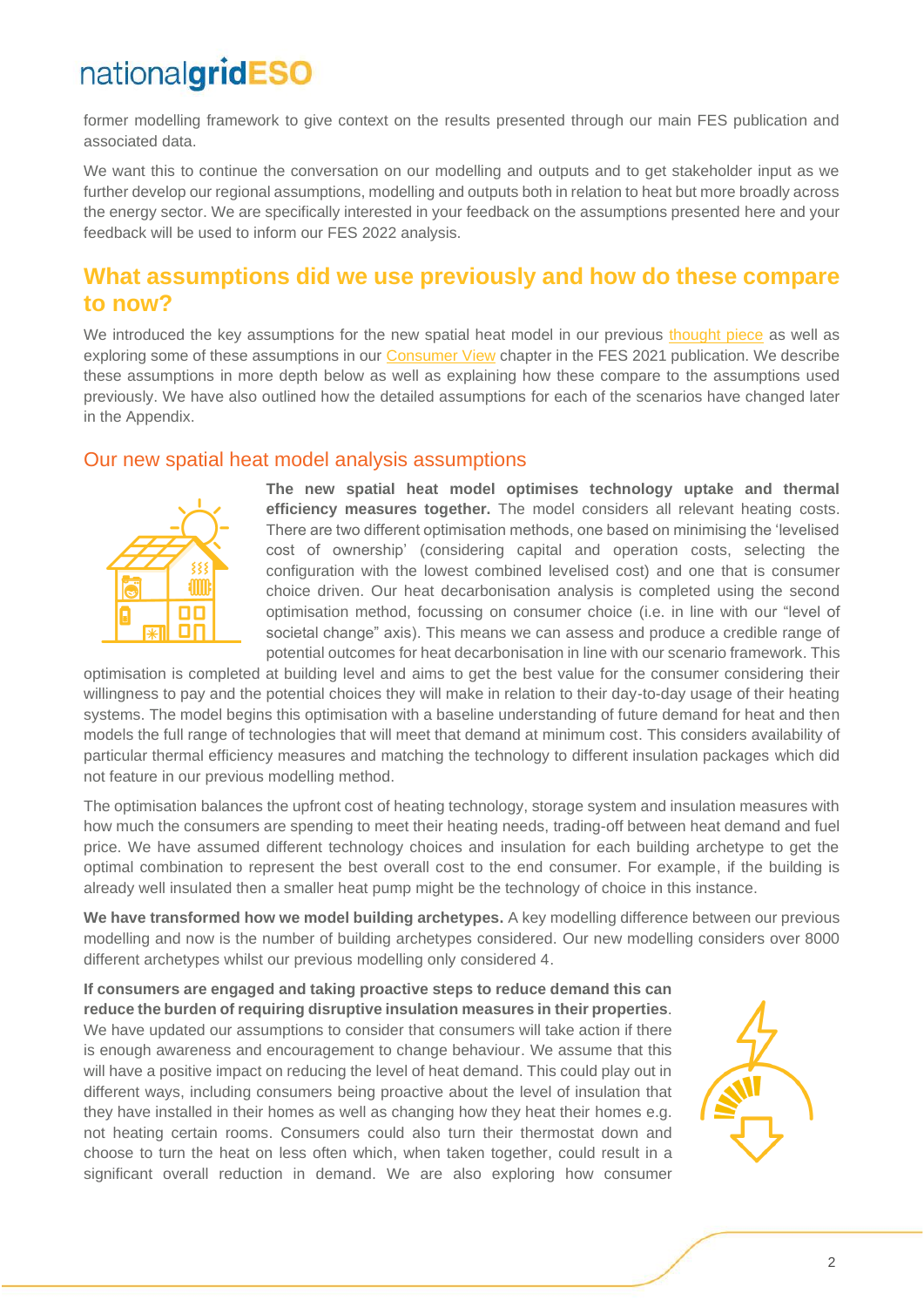behaviour, both domestic and non-domestic, can be categorised and how to apply those categories or archetypes to our modelling.

One of our Key Messages in FES 2021 based on our modelling was that the thermal efficiency of buildings is as important for hydrogen boilers as it is for heat pumps. For hydrogen boilers increases in energy efficiency means reduced fuel costs and ongoing savings over the lifetime of the boiler. For heat pumps, the thermal efficiency requirements of the building will be linked to the initial sizing of the heat pump and up-front installation cost. In relation to this thermal efficiency, there is an interaction between consumer behaviour and building fabric changes - significant thermal insulation measures will still be needed across all scenarios, although changes in consumer behaviour can reduce how much is needed.

**We are now able to better apply policy as a quantitative input in our modelling**. This allows us to apply policies that would encourage adoption of particular technologies as well as policies that incentivise certain behaviours or indeed policies that discourage certain technology uptakes. This year we assumed direct financial incentives such as LCH (low carbon heating) with different technologies and direct financial disincentives for certain technologies (analogous to sales tax). The model also allows application of policies on a regional level, such as down to each local authority and at this stage we have chosen not to change policy on a per region basis. Therefore regional differences seen in our results are not due to policy but rather due to baseline variations in technology deployment as well as factors including housing density, housing stock parameters and infrastructure. Before we introduced the new spatial heat model into the FES process, we applied policy in relation to heat qualitatively and we were unable, for example, to specify how much incentivisation would be needed to drive a particular behaviour in end consumers.



**The new model allows the use of flexibility tools to manage within-day demand due to electricity price sensitivities**. We can use the model to investigate how to get best value for the consumer at times of high electricity prices. For instance, this could involve the use of thermal storage – either a simple hot water tank or more complex phase-change technology which can be filled at times of relatively low prices. In the case of a well-insulated building, it could include times of day when heating can be turned off or down. Hybrid systems can also be

modelled, such as a heat pump paired with a hydrogen boiler that will allow consideration of electricity cost versus the cost for hydrogen or biofuel. This could be a good option for off-gas grid properties which are large and harder to insulate and could use a combination system to keep heat pumps to a reasonable size. Similarly, a heat pump could be paired with resistive heating which could reduce the size of heat pump that is needed, at the expense of an increase in peak demand.

In addition, we found that a 1°C (on average) decrease in home thermostat temperatures in our Leading the Way scenario compared to today's levels can lead to up to a 13% reduction in heat demand. Looking at this on a regional basis will add value due to the different weather patterns we see across GB.

Figure 1 shows how thermal storage can help manage household demand if thermal storage solutions are used alongside heat pumps for example. The appropriate price incentives will encourage consumers to store heat at times of low demand and high supply ready to be used when demand on the local or national electricity networks are high.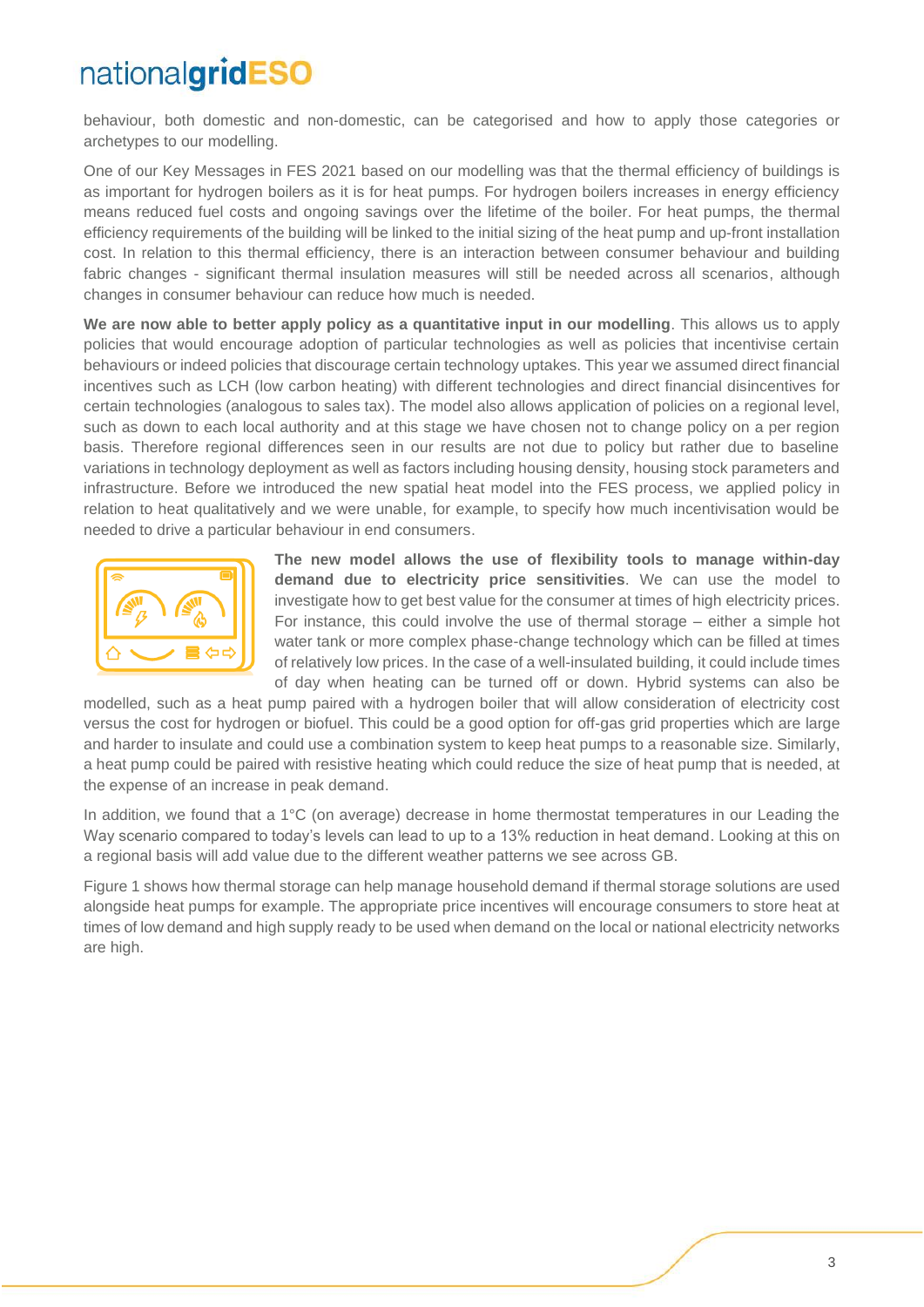

*Figure 1: Thermal storage use on a peak day: hourly dispatch profiles for Air Source heat pump in Leading the Way*

**With regional assumptions we can understand how different parts of the country will decarbonise in different ways and at different rates.** Our updated modelling allows us to complete calculations at higher granularity with District Heat and building level technologies down to lower layer super output areas (LSOA) levels and hydrogen down to Local Authority (LA) level. Once the calculations are complete, we then can aggregate the results to the appropriate network boundary, Grid Supply Points (GSPs) for the electricity system and offtakes for the gas system. We have assumed:

- Four temperature regions within GB: Scotland, northern England, southern England and Wales
- Once uptake of a technology increases within a particular LA, the model has an inbuilt feedback loop which leads to acceleration of the uptake for that technology. For example, the more hydrogen boilers installed will lead to a further increase in installations into the future
- Different housing densities which will impact the uptake of low carbon heating technologies across the country, such as District Heating systems
- Hydrogen infrastructure location is either based on existing distribution and transmission infrastructure or a new hydrogen network could be created, with clusters (hydrogen towns) growing and combining. Differences between regions would be small at the start and then propagate further into the future
- Hydrogen blending is a discrete option over having a dedicated hydrogen network and is only applied in Steady Progression in FES 2021
- Policy inputs are at GB level and therefore any regional variations in uptake of particular technology are not as a result regional differences in policies

### **Next steps and how you can get involved in the conversation**

We have been doing further detailed analysis using the new spatial heat model to explore the regional impacts of different consumer choices and how technology uptake will vary across the country and according to the relevant scenario. We intend on presenting these new insights and additional regional data soon. Any feedback we receive will help shape the analysis for our next FES publication launching in July 2022. We would like to hear your feedback on the assumptions presented here and we have outlined these in the next section. Figure 2 shows some of the outputs from the regional analysis we introduced in our FES 2021 publication.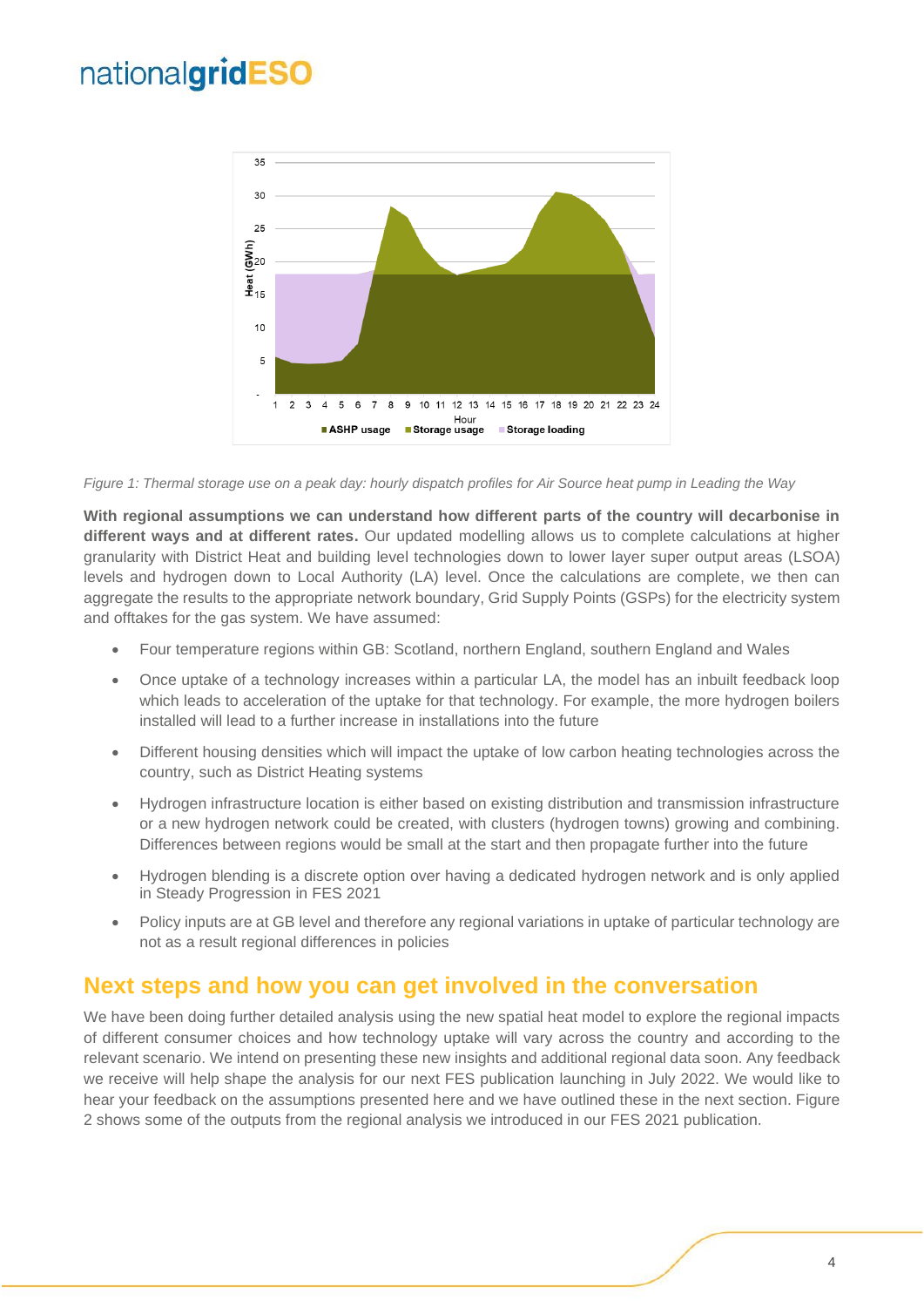

*Figure 2: Proportion of homes in 2050 with heat pumps in Consumer Transformation (left) and proportion of homes in 2050 with hydrogen boilers in System Transformation (right)*

## **Can we have your feedback?**

We are keen to understand your thoughts on our modelling and the assumptions below

• **Will consumer heating behaviour affect annual and peak demands in the same way?**

Our Leading the Way (LW) and Consumer Transformation (CT) scenarios assumed reduction in indoor temperatures by up to 1°C and 0.5°C respectively driven by changes in consumer behaviour. The way we modelled this assumed annual and peak demands would be affected in similar ways and we are interested in your views on this. Will consumers be prepared to turn down their thermostats on cold days?

#### • **What sort of timeframes are reasonable for our consumer behaviour assumptions?**

We assume the behaviour that drives reduction in indoor temperatures in CT and LW happens immediately on the basis that no technological change is required. Is this a reasonable approximation in our higher "societal change" scenarios or is a more continuous change important?

#### • **Will thermal storage represent the largest share of peak shaving potential for heat and how much is credible?**

In our analysis we have found that amongst the technologies we considered to enable the use of flexibility tools to manage within-day heat demand due to electricity price sensitivities, use of thermal storage technologies was the most effective when combined with low carbon heating technologies. Do you agree and what level of peak shaving potential do you think is credible in relation to heat-related demand?

#### • **What is the likelihood that regional differences in policy will be enduring?**

We haven't applied regional differences to policies in our model and we assumed that any regional differences wouldn't be enduring. There would be much greater regional difference in technology uptakes if we did include this in our modelling and are interested in your views. We would need to have access to detailed information on local policies in order to model their impact accurately.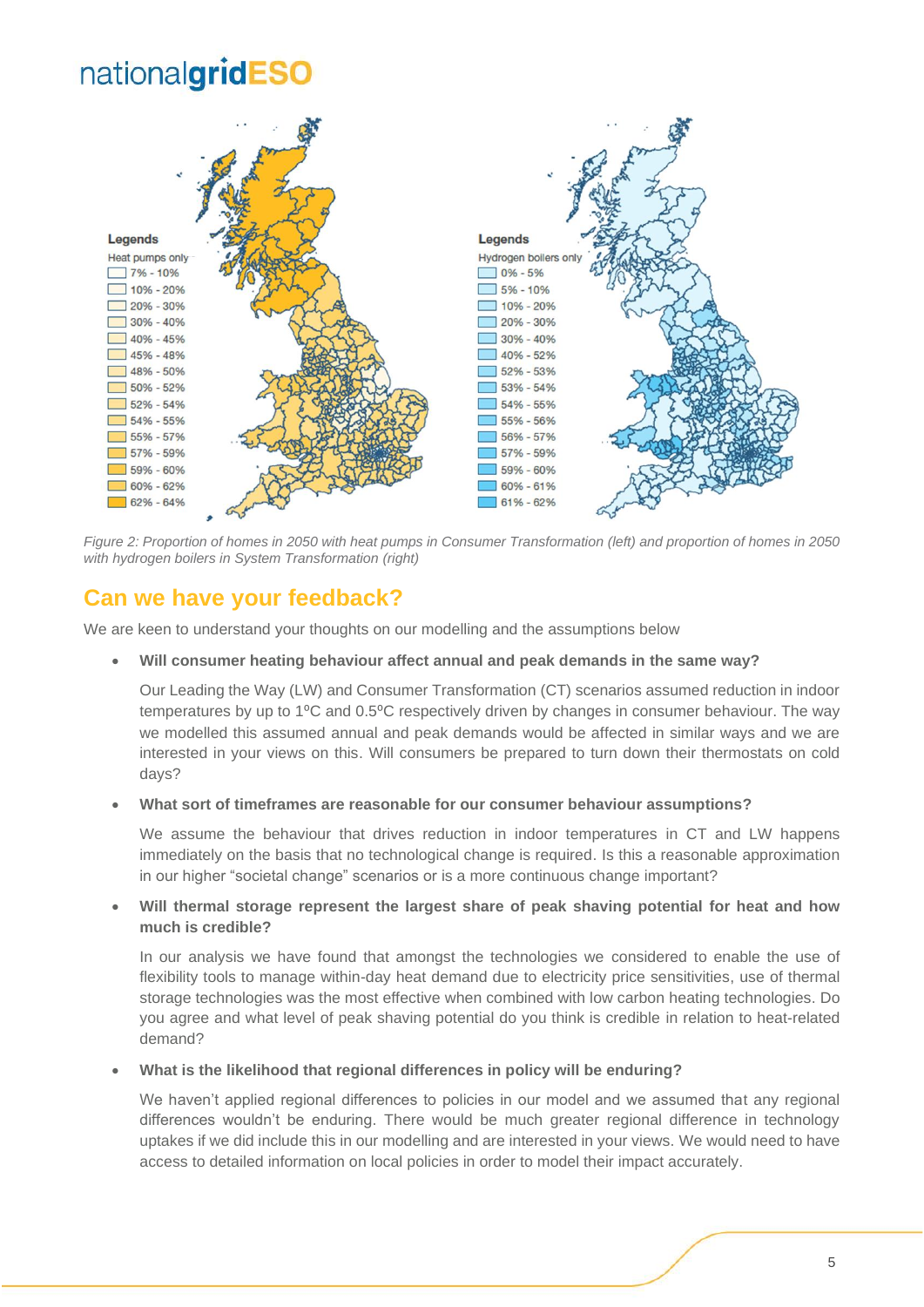• **Our modelling places hydrogen clusters where it is cost optimal to do so. Is this a reasonable assumption?**

The model doesn't consider the specific location of current pilot hydrogen production projects in its calculations and placement of future hydrogen clusters, but rather bases the results on cost optimisation and consideration of where clusters are likely to develop from an economic perspective. We are interested in your views on this.

#### • **Should we be modelling more temperature regions within GB?**

We currently model four temperature Scotland, northern England, southern England and Wales. Do you think we should be increasing the granularity to capture more regional differences?

#### • **Do you have access to regional data that would improve our modelling?**

Through our recent stakeholder engagement we have started to collect more regional data that we can use as an input into the model but we are always after more. Regarding heat, we are particularly interested in any information related to consumer behaviour and we are also interested in specific data related to the technologies we have modelled. This includes coefficients of performance or seasonal performance factors and the potential cost assumptions of different technologies into the future.

We have created a [Form](https://forms.office.com/r/FKJxQi7v8U) so you can provide your feedback directly to us. We'd also love to hear your general thoughts on the future of heat decarbonisation and more broadly on how we incorporate regionalisation in other areas of our modelling. Get in touch with us at **FES@nationalgrideso.com**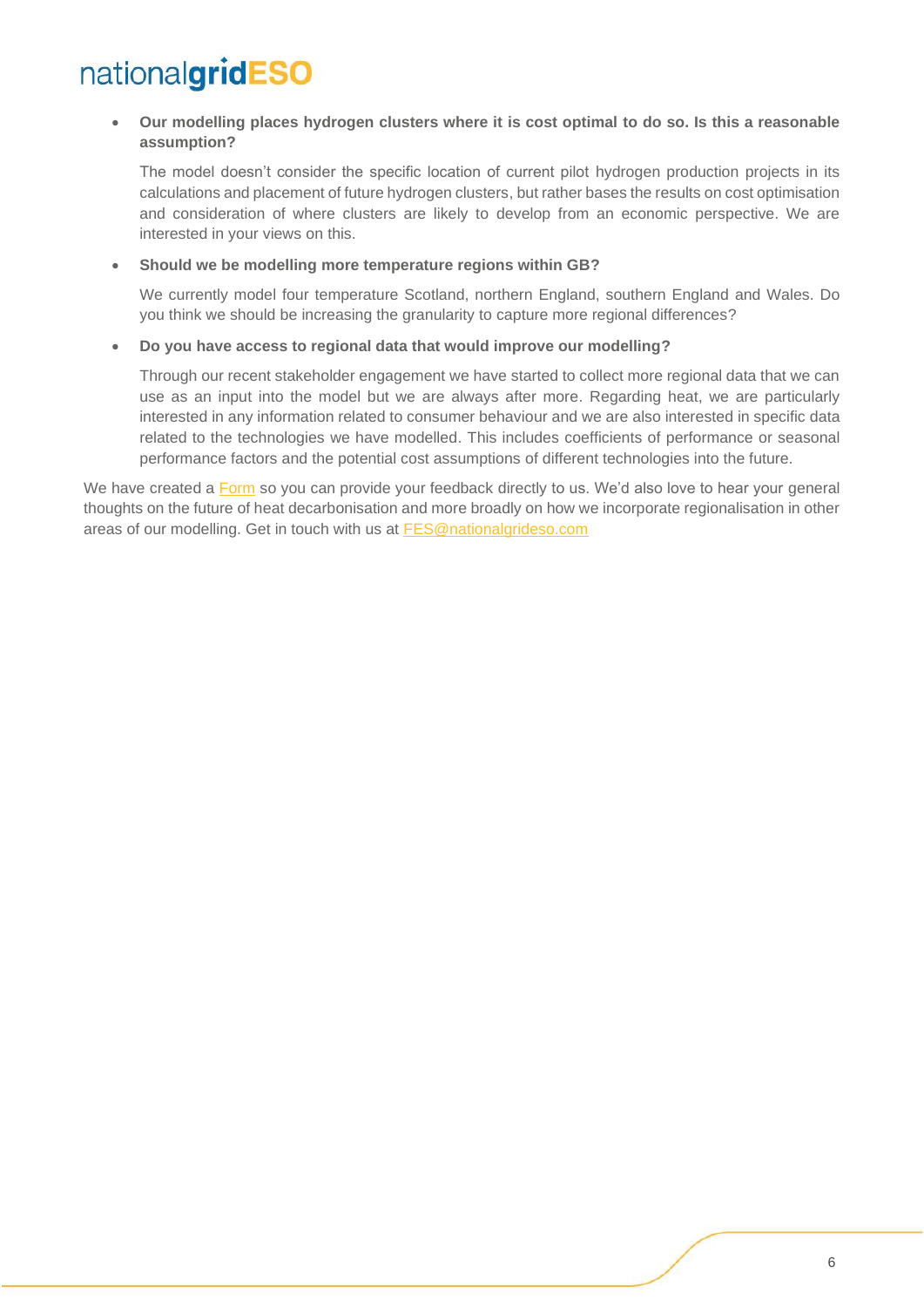## **Appendix**

### Comparison of the Model Assumptions

Sitting underneath our scenario framework are the detailed assumptions that feed into forming each of the scenarios we have considered. These assumptions allow us to set the detailed granular inputs into our models and are set generally at high, medium or low for each of the four scenarios. These HML settings represent the relative differences between the scenarios for each of the assumptions rather than an absolute position. The table below summarises the assumptions that are relevant to our heat modelling and how they have changed upon introduction of the new model.

| <b>Type</b>                                  | <b>Assumption</b>                                                             | <b>FES 2020</b>                                                                                                                                    | FES 2021 & 2022                                    |
|----------------------------------------------|-------------------------------------------------------------------------------|----------------------------------------------------------------------------------------------------------------------------------------------------|----------------------------------------------------|
| <b>Retained assumptions</b>                  | Heat pump adoption rates                                                      | <b>Low (Steady Progression)</b><br><b>Medium (System Transformation)</b><br><b>High (Consumer Transformation)</b><br><b>High (Leading the Way)</b> |                                                    |
|                                              | Heat: comfort level                                                           | High<br><b>Medium</b><br>Low<br>Low                                                                                                                |                                                    |
|                                              | Home<br>thermal<br>efficiency<br>levels                                       | Low<br><b>Medium</b><br><b>High</b><br><b>High</b>                                                                                                 |                                                    |
| <b>Amended assumptions</b>                   | <b>Residential Thermal Storage</b>                                            | Low<br><b>Medium</b><br><b>High</b><br><b>High</b>                                                                                                 | Low<br>Low<br><b>High</b><br><b>Medium</b>         |
|                                              | Uptake of gas-electric hybrid<br>heating system units                         | Low<br><b>Medium</b><br>Low<br><b>High</b>                                                                                                         | Low<br>Low<br><b>Medium</b><br><b>High</b>         |
| <b>FES</b><br>2020<br>Legacy<br>assumptions  | <b>District Heat</b>                                                          | Low<br><b>Medium</b><br><b>High</b><br><b>High</b>                                                                                                 |                                                    |
|                                              | Boiler population efficiency                                                  | Low<br><b>Medium</b><br><b>High</b><br><b>High</b>                                                                                                 |                                                    |
|                                              | Proportion of the year gas-<br>electric hybrid heat system<br>use electricity | Low<br><b>Medium</b><br><b>High</b><br><b>High</b>                                                                                                 |                                                    |
| <b>FES</b><br>2021<br>onwards<br>assumptions | Heating appliance efficiency                                                  |                                                                                                                                                    | Low<br><b>Medium</b><br><b>High</b><br><b>High</b> |
|                                              | boiler<br>Hydrogen<br>adoption<br>rate                                        |                                                                                                                                                    | Low<br><b>High</b><br>Low<br><b>Medium</b>         |

Our heat adoption rates, heat comfort level and home thermal efficiency assumptions remain consistent between our previous and new heat decarbonisation analysis across all scenarios. We have removed the District Heating assumptions as the new spatial heat model allows us to model a broader range of technologies to a more granular regional level and incorporates the level of district heating schemes deployed as well as considering which areas of the country differ in the technologies adopted to decarbonise heating.